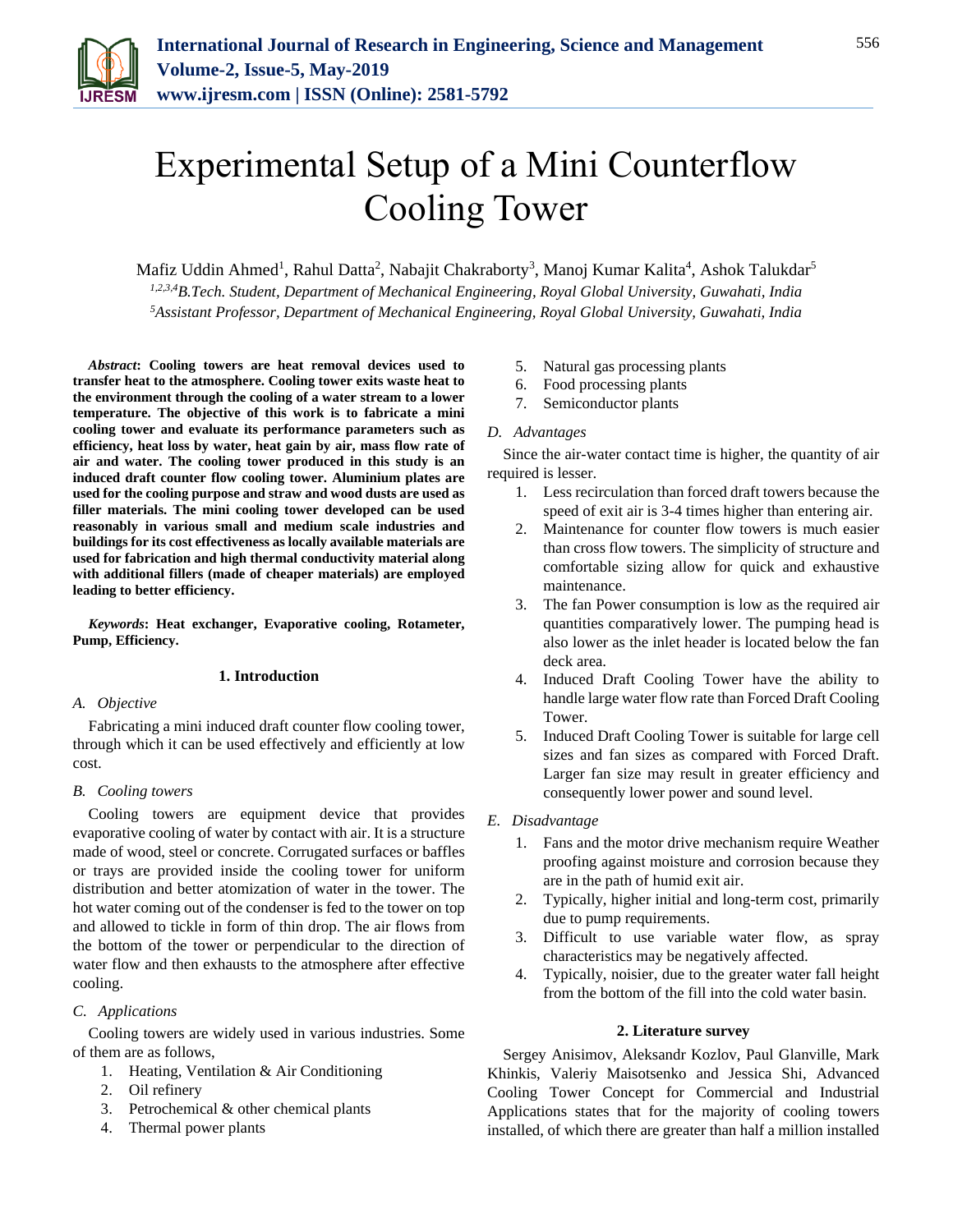

in the U.S., tower design uses direct evaporative cooler technology where an ideally enthalpy-neutral process cools the process water stream to a temperature above the ambient wet bulb. This ambient wet bulb temperature is the limiting factor for the process cooling. As such the energy-water connection is clear, these cooling towers are direct consumers of treated water and their cooling performance is intimately tied to the process efficiency.

J. D. Buys and D. G. Kroger Cost-Optimal Design of Dry Cooling Towers through Mathematical Programming Techniques by applies The Constrained Variable Metric Algorithm is chosen to minimize the objective function (cost) in the design of a natural draft dry cooling tower. An existing cooling system design that has specific performance characteristics under prescribed operating conditions is selected as a reference unit. By changing design variables, but not exceeding prescribed constraints, a more cost-effective design is achieved. The influences of various parameters, and the sensitivity of the objective function to these parameters, are evaluated.

J.W. Sutherland Analysis of Mechanical-Draught Counter flow Air/Water Cooling Towers compares an accurate analysis of mechanical draught counter flow cooling towers, including water loss by evaporation, with the approximate common method based on enthalpy driving force developed by Merkel in 1925. Computer programs were developed for both the accurate analysis (TOWER A) and the approximate analysis (TOWER B). Substantial underestimates of tower volume of from 5 to 15 percent are obtained when the approximate analysis is used; indicating the possibility of quite serious consequences as far as cooling tower design is concerned. Computer predictions of cooling tower integral are shown to compare well with published values.

# **3. Theory and formulation**

## *A. Principle of Operation*

The principle of operation of a cooling tower is based on the principle of evaporative cooling, a cooling tower pulls heat from an area or a stream of water through use of evaporation or through using a continuous supply of air to cool the working fluid to the ambient air temperature. Ambient temperature is defined as the wet bulb temperature in case of evaporation and dry bulb temperature in case of air flow of a working fluid.



Fig. 1. Temperature Approach [3]

*B. Induced Draft Counter Flow Cooling Tower*



## *1) Flow Cooling Tower*

Here the air flow is directly opposite to the water flow. Fresh air enters through an open area below the fill and through the holes on the side panels. A fan provided at the top of the tower draws the air vertically. The hot water is sprayed through pressurized nozzles near the top of the water. Heat from the hot water is transferred to fresh air and the fills by convection and conduction respectively. The hot air exits through the top of the cooling tower. And the cooled water flows to the tank below the fill or trays. This is as follows:

- Heat transfer in cooling tower occurs in two major mechanism
- Sensible heat from water to air (convection) and transfer of latent heat by the evaporation of water (diffuser).
- Both of this mechanism operates at air-water boundary layer.
- The total heat transfer can also be expressed in terms of the change in enthalpy of each bulk phase.
- *C. Calculation*
- *1) Governing Equations* Cooling Tower Approach (CTA)  $CTA = T_2 - WBT$  ---- [1]

Cooling Tower Range(CTR)  $CTR = T_1 - T_2 --- [1]$ 

Mass of water circulated in cooling tower( $M_{w1}$ )  $Mw1 = Volume of circulating water x Mass density of water$ [1]

Heat Loss by Water (HL)  $HL = M_{w1} \times C_{pw} \times (T_1 - T_2) \text{ --- } [1]$ 

Volume of air required (V)  $V = (HL \times V_{s1}) \div [(H_{a2} - H_{a1}) - (W_2 - W_1) \times C_{pw} \times T_2] \cdots [1]$ 

Heat gained by air(HG)  $HG = (V \div V_{s1}) \times [(H_{a2} - H_{a1}) - (W_{2} - W_{1}) \times C_{pw} \times T_{2}]$  ---- [1]

Mass of air required  $(M_a)$  $M_a = V - V_{s1}$  ---- [1]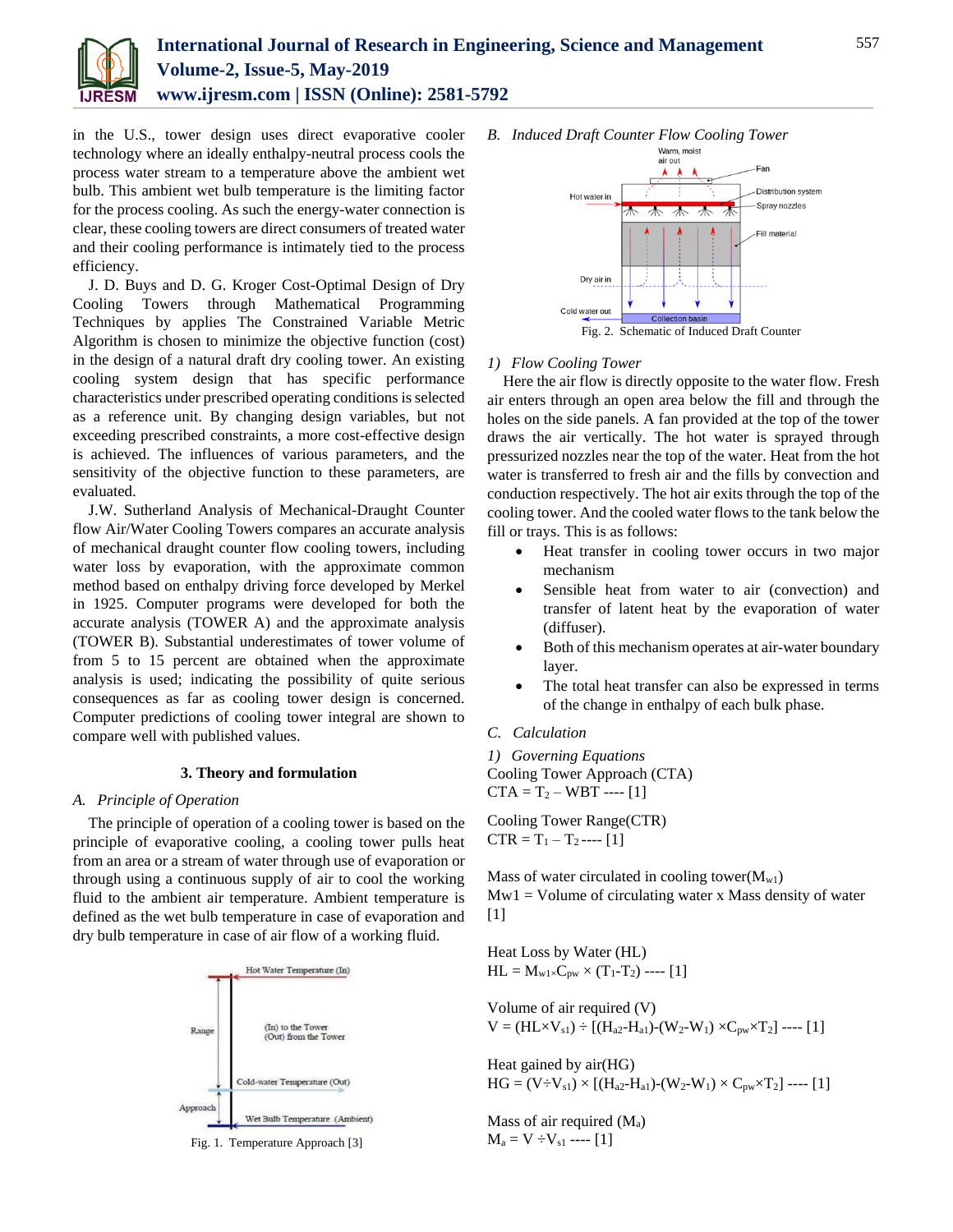

Efficiency  $E = (CTR - LOSSES)/(CTR + CTA) * 100%$  ---- [2]

This equation is modified according to our project need.

*2) Storage Design: Dimensions Dimensions* Length, L=41 inch =  $(41 \times 2.54) \div 100$  m=1.0414 m Breadth, B=16inch= (16×2.54) ÷100m=0.4064 m Height, H=14 inch=  $(14 \times 2.54) \div 100$  m=0.3556 m

*Volume of Tank/Storage Capacity* Volume,  $V=L\times B\times H=0.15049$  m<sup>3</sup>=150.5 liter

*Frame Design Dimensions*

Length, L=  $105 \text{ cm} = 1.05 \text{ m}$ Breadth, B=102 cm=1.02 m Height, H=240 cm =2.40 m

Frame Volume Volume,  $V=L\times B\times H= 2.57 \text{ m}^3$ 

# *Cooling Tower Efficiency Calculations*

*Cooling Tower Approach*

The difference between the cold water temperature (cooling tower outlet) and ambient wet bulb temperature is called as cooling tower approach

Approach = Cold Water Temperature – Wet Bulb Temperature=  $T_{\text{CW}}$  -  $T_{\text{WB}}$ 

Cooling tower approach is the better indicator for the performance.

# *Cooling Tower Range*

The difference between the hot water temperature (Cooling tower inlet)

And cold water (Cooling tower outlet) temperature is called cooling tower range.

Range =Hot water temperature– cold water temperature=  $T_{HW}$  -  $T_{CW}$ 

## *Cooling Tower Efficiency*

Cooling tower efficiency is limited by the ambient wet bulb temperature. In ideal case the cold water temperature will be equal to the wet bulb temperature. This is practically not possible to achieve. This requires very large tower and results in huge evaporation and windage or drift loss resulting in a practically not viable solution.

 $E = (CTR - LOSSES) / (CTR + CTA) * 100\%$ 

# *Losses in Cooling Tower*

## *Evaporation Loss*

Evaporation loss (EL) is the water quantity evaporated for cooling duty.

 $EL(m^3/hr) = 0.00085 \times$ circulation rate of water× CTR

*Windage Loss(WL)* For Induced Draft Cooling Tower  $WL(m^3/hr) = 0.005 \times Circulation$  rate of water

*Drift Loss(DL)*  $DL(m^3/hr) = (0.2 \times Circulation \text{ rate of water}) \div 100$ 

# *D. Components of a Cooling Tower*

- 1. Frame
- 2. Casing
- 3. Plates/Fills
- 4. Cold Water Basin
- 5. Rotameter
- 6. Pump
- 7. Spray Nozzles
- 8. Exhaust fan

## *1) Frame*

The tower structure (frame) encloses the cooling components (eg. fans, pipes) and supports the exterior devices (pumps, motors). A structural framing system is required to support the fan(s), fill, intake, drift eliminators etc. Casing is required to enclose to the fill and to create the tower air and water flow path.

## *2) Casing*

A cooling tower's casing performs two roles.

- First, it forms an enclosure around the fill to create a contained air path or plenum, forcing the air flow through the fill.
- Secondly, it simply helps to keep the water inside the water.

# *3) Plates*

Plates are used in a cooling tower for the heat exchange between the water, air and plates. The plate can be said as heat exchanger or a plate type of heat exchanger. The function of the tower plates or fill is to provide a large ―contact area between the water flow and airflow to promote evaporation and heat transfer.

| Table 1   |           |                                |  |  |  |  |  |  |
|-----------|-----------|--------------------------------|--|--|--|--|--|--|
| Materials |           |                                |  |  |  |  |  |  |
| S. No.    | Materials | Thermal Conductivity $(w/m^2)$ |  |  |  |  |  |  |
|           | Diamond   | 1000                           |  |  |  |  |  |  |
|           | Silver    | 406                            |  |  |  |  |  |  |
| 3         | Copper    | 385                            |  |  |  |  |  |  |
|           | Gold      | 314                            |  |  |  |  |  |  |
|           | Aluminum  | 235                            |  |  |  |  |  |  |

# *4) Cold water basin*

The cold-water basin is located at or near the bottom of the tower, and it receives the cooled water that flows down through the tower and fill. The basin usually has a sump or low point for the cold-water discharge connection. In many tower designs, the cold-water basin is beneath the entire fill. In some forced draft counter flow design, however, the water at the bottom of the fill is channeled to a perimeter through that functions as the cold-water basin. Propeller fans are mounted beneath the fill to blow the air up through the tower. With this design, the tower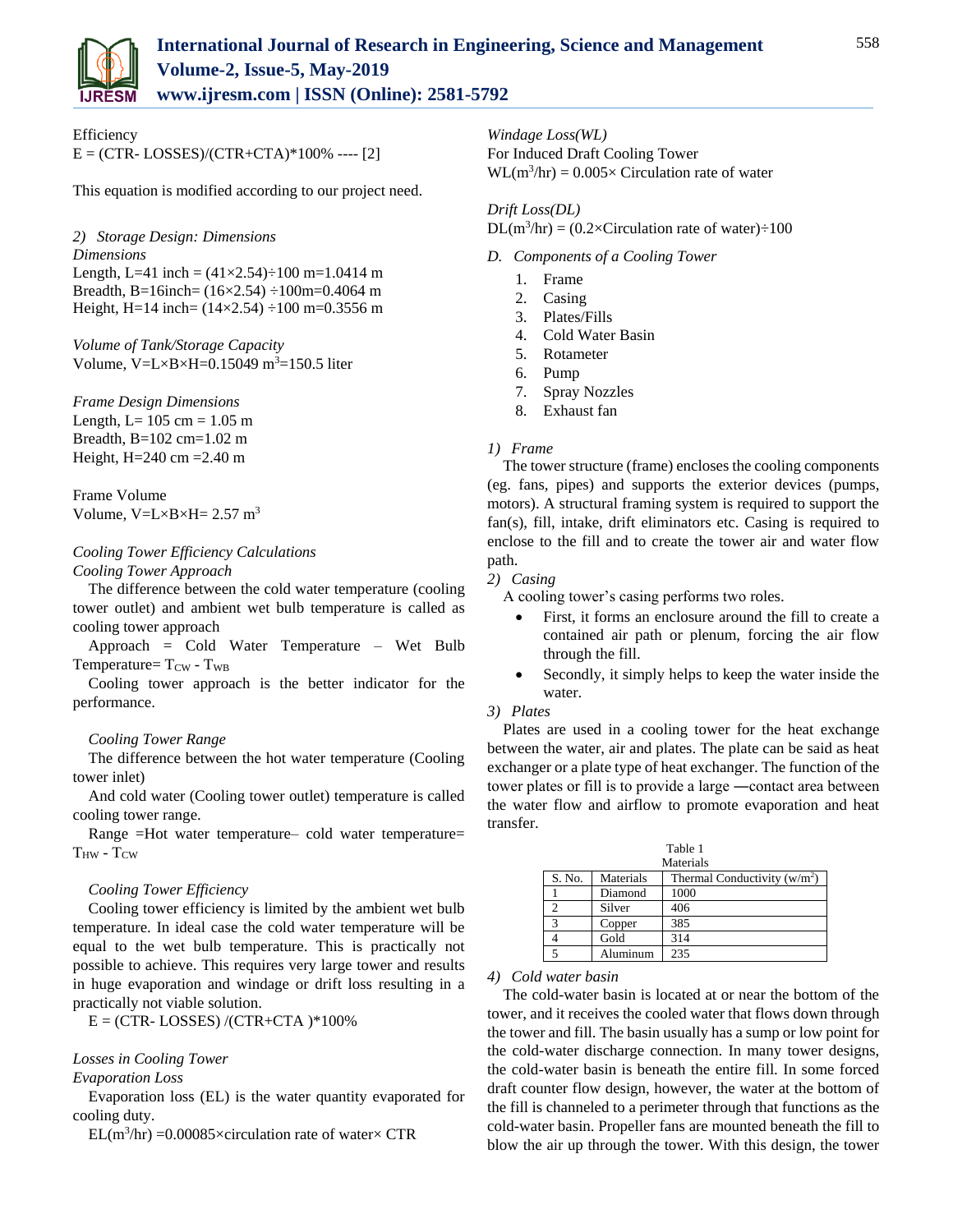

is mounted on legs, providing easy access to the fans and their motors.

## *5) Rotameter*

A rotameter is a device that measures the flow rate of fluid in a closed tube. The rotameter consists of a tube and float. The float response to flow rate changes in linear. The rotameter is popular because it has a linear scale, a relatively long measurement range, and low pressure drop. It is simple to install and maintain. Flow meter is chosen according to the minimum and maximum flow rate for the flow meter. Our Rotameter range is from 100- 1000 L/hr.



Fig. 3. Rotameter.

# *6) Water Pump*

A pump is used to circulate the hot water from the plants to the spray nozzles of the cooling tower. Hot waters are circulated through the pipe lines to the spray nozzle at a definite flow rate measured with the rotameter.

### *7) Spray Nozzles*

These spray water to wet the fill. Uniform water distribution at the top of the fill is essential to achieve proper wetting of the entire fill surface. Nozzles can either be fixed and spray in a round or square patterns, or they can be part of a rotating assembly as found in some circular cross-section towers.

# *8) Exhaust Fan*

Both axial (propeller type) and centrifugal fans are used in towers. Generally, propeller fans are used in induced draft towers and both propeller and centrifugal fans are found in forced draft towers. Depending upon their size, the type of propeller fans used is either fixed or variable pitch. A fan with non-automatic adjustable pitch blades can be used over a wide kW range because the fan can be adjustable to deliver the desired air flow at the lowest power consumption. Automatic variables pitch blades can vary air flow in response to changing load conditions.

| Equipment and its specification |                                        |                                            |  |  |  |  |  |
|---------------------------------|----------------------------------------|--------------------------------------------|--|--|--|--|--|
| S.                              | Equipment's                            | Specifications                             |  |  |  |  |  |
| No.                             |                                        |                                            |  |  |  |  |  |
|                                 | $Range = 100 - 1000$ l/hr<br>Rotameter |                                            |  |  |  |  |  |
| $\mathcal{D}_{\mathcal{L}}$     | Water Pump                             | $0.75$ kW/0.5HP, speed=2700rpm, dim=       |  |  |  |  |  |
|                                 |                                        | $27cm x17cm x22cm, weight = 7 kg$          |  |  |  |  |  |
| 3                               | Exhaust Fan                            | $Speed = 2600$ rpm, $Dim=120$ mm $x120$ mm |  |  |  |  |  |
|                                 |                                        | $x38$ mm, weight = 7 $kg$                  |  |  |  |  |  |
|                                 | Temperature and                        | Weight = $132g$ , L = 10.7cm, B=2.5cm H    |  |  |  |  |  |
|                                 | Humidity                               | $=10cm$                                    |  |  |  |  |  |

*E. Factors affecting performance of cooling tower*

*1) Temperature of air*

The temperature of air as read in the thermometer is called

dry bulb temperature. Lower value of dry bulb temperature will result in better release of sensible heat of the hot water. Thus performance of cooling tower will increase with reduction in dry bulb temperature. In practice, if the temperature of air flowing through the cooling tower is less, it will release more latent heat of vaporization and thereby dropping the temperature of water. It should be performed in areas where the flaming air temperature should be low.

## *2) Size and height of cooling tower*

A larger cooling tower will produce a colder water for a given heat load, flow rate and entering air condition. Since it will allow more air to flow and thus more heat transfer occurs between the water and air and also more plates can be placed. *3) Relative humidity*

It is the ratio of the quantity of water vapour parallel in a cubic feet of air to the greatest amount of vapour which the air could hold at a given temperature. When the relative humidity is 100%, the air cannot hold any more water and therefore, water will not evaporate in 100% humid air. When the Relative humidity is 100%, the wet bulb temperature is the same as the dry bulb temperature, because the water cannot evaporate any more. But when the relative humidity is less than 100%, the wet bulb temperature will be less than the dry bulb temperature and water will evaporate. In actual practice, the final cold water temperature will always be at least a few degrees above wet bulb temperature, depending on design condition.

### *4) Accessibility of air to every part of the cooling tower:*

The design should be such that, air can be accessed to almost every part of the tower. Since it will allow more contact between air and water and more sensible heat from water can be evaporated.

## *5) Design and arrangement of plates:*

Plates or fills are introduced so that the water comes in contact with more surface area and small holes are provided in the plates so that water falls in fine droplets.

*6) Design specifications of the cooling tower (prototype)*

Height= 7 ft 11 inch Length= 3 ft 6 inch Breadth= 3 ft 4 inch

# **4. Methodology and approach**

*A. Experimental Setup*



Fig. 4. 3D diagram of the Cooling Tower setup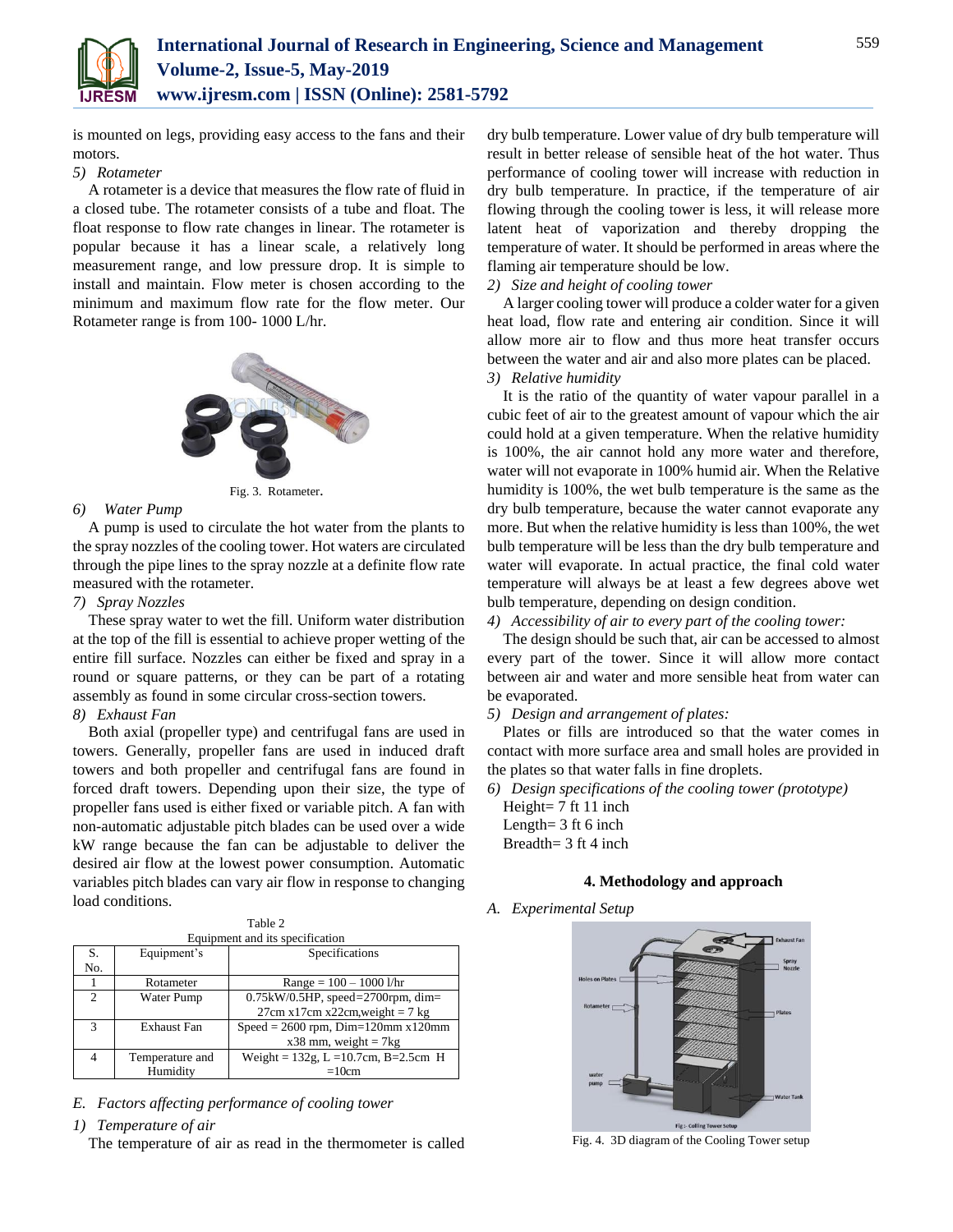



Fig. 5. Front View of Cooling Tower

# *B. Fabrication*



Fig. 6. Frame Formation

# *Step 1: Frame Formation*:

The raw materials are collected, piece by piece according to the design requirement. The material of frame is mild steel (MS). Then by welding, the solid structure as the main frame of the cooling tower is formed.



Fig. 7. Frame Formation

# *Step 2: Installation of Slots*

Supportive angles (MS materials) are provided on the coulomb of the frame as to insert plates (Aluminum) in the main frame.



Fig. 8. Formation of slots

# *Step 3: Forming of plates*

Aluminum plain sheets (4ft\*24ft) are bought and by cutting it, the desired size is formed for the cooling tower.

# *Step 4: Creating Holes*

Holes are created on the plates for the drop by drop flow of water.



Fig. 9. Formation of Plates



Fig. 10. Creating Holes

# *Step 5: Installation of Tanks/ storage / sump*

Two separate sumps for hot and cold water are created. From hot sump the water will be pumped with the help of 0.5 HP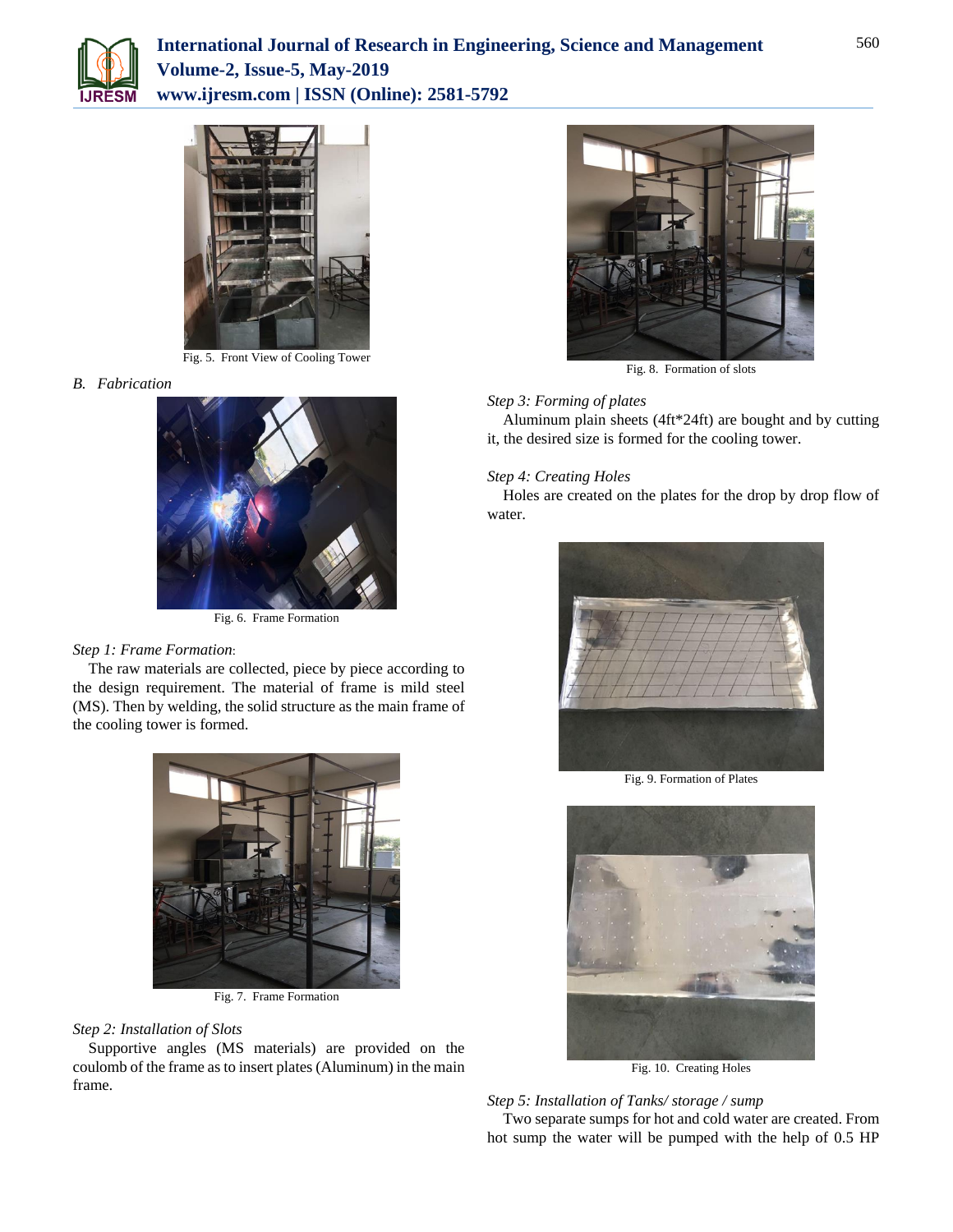

# **International Journal of Research in Engineering, Science and Management Volume-2, Issue-5, May-2019 www.ijresm.com | ISSN (Online): 2581-5792**

| Experimental observation |                                                     |                                                      |                |        |                |                         |       |  |  |  |
|--------------------------|-----------------------------------------------------|------------------------------------------------------|----------------|--------|----------------|-------------------------|-------|--|--|--|
| Setup No.                | Inlet Temperature ( $^{\circ}$ C) (T <sub>1</sub> ) | Outlet Temperature ( $^{\circ}$ C) (T <sub>2</sub> ) | Fan            | No. of | Addition of    | <b>Addition of Wood</b> | Range |  |  |  |
|                          |                                                     |                                                      | Condition      | Plates | Straw          | Dust                    |       |  |  |  |
|                          | 68                                                  | 42                                                   | <b>OFF</b>     | 12     | N <sub>O</sub> | NO.                     | 26    |  |  |  |
|                          | 68                                                  | 34                                                   | 0N             | 12     | N <sub>O</sub> | NO.                     | 34    |  |  |  |
|                          | 68                                                  | 41                                                   | <b>OFF</b>     | 8      | <b>YES</b>     | N <sub>O</sub>          | 27    |  |  |  |
|                          | 68                                                  | 36.5                                                 | 0N             | 8      | <b>YES</b>     | N <sub>O</sub>          | 31.5  |  |  |  |
|                          | 68                                                  | 39                                                   | <b>OFF</b>     | 12     | <b>YES</b>     | N <sub>O</sub>          | 29    |  |  |  |
|                          | 68                                                  | 31                                                   | 0 <sub>N</sub> | 12     | <b>YES</b>     | N <sub>O</sub>          | 37    |  |  |  |
|                          | 68                                                  | 32                                                   | 0N             | 12     | N <sub>O</sub> | <b>YES</b>              | 36    |  |  |  |
|                          | 68                                                  | 35                                                   | <b>OFF</b>     | 12     | N <sub>O</sub> | <b>YES</b>              | 33    |  |  |  |
|                          | 68                                                  | 35                                                   | 0N             | 6      | N <sub>O</sub> | <b>YES</b>              | 33    |  |  |  |
| 10                       | 68                                                  | 37                                                   | <b>OFF</b>     | 6      | N <sub>O</sub> | <b>YES</b>              | 31    |  |  |  |

Table 3

pump to the top of the cooling tower.



Fig. 11. Installation of sump

# *Step 6: installation of exhaust fans*

Two exhaust fans at the top of the cooling tower are installed to suck out the hot and moist air inside the cooling tower.

# *Step 7: Addition of Casing*

The casings are installed on all the four sides of the frame. Plywood casings are installed on three sides of the frame and fiber glass is installed on one side.



Fig. 12. Installation of casings

# *Step 8: Installation of Rotameter and motor*

The motor and rotameter are installed to deliver the hot water to the spray nozzles and to measure the mass flow of water in the cooling tower respectively.



Fig. 13. Installation of rotameter and motor

## *C. Calculations*

*Mass of Water circulation(Mw1):*

 $M_{w1}$ =Volume of circulating water ×mass density of water= 225 kg/hr

*Volume of Air required (V):*  $V = (HL \times V_{S1})/[(H_{a2} - H_{a1}) - ((W_2 - W_1) \times C_{pw} \times T_2)] = 12511.75 \text{ m}^3/\text{hr}$ 

*Heat loss by Water (HL):*  $HL = Mw1 \times Cpw \times (T1-T2)$ Setup 1: No. of plates=12; Fan Condition=OFF  $HL =$ 24488.1KJ/hr Setup 2: No. of plates=12; Fan Condition=ON HL = 32022.9KJ/hr Setup 3: No. of plates=8; Fan Condition=OFF; Using Straw  $HL = 25429.95$  KJ/hr Setup 4: No. of plates=8; Fan Condition=ON; Using Straw HL= 29668.27KJ/hr Setup 5: No. of plates=12; Fan Condition=OFF; Using Straw HL= 27313.65KJ/hr Setup 6: No. of plates=12; Fan Condition=ON; Using Straw HL= 34848.45KJ/hr Setup 7: No. of plates=12; Fan Condition=ON; Using Wood Dust HL=33906.6 KJ/hr Setup 8: No. of plates=12; Fan Condition=OFF; Using Wood Dust HL= 31081.05KJ/hr Setup 9: No of plates=6; Fan Condition=ON; Using Wood Dust HL= 31081.05KJ/hr

Setup 10: No. of plates=6; Fan Condition=OFF; Using Wood Dust HL= 29197.35KJ/hr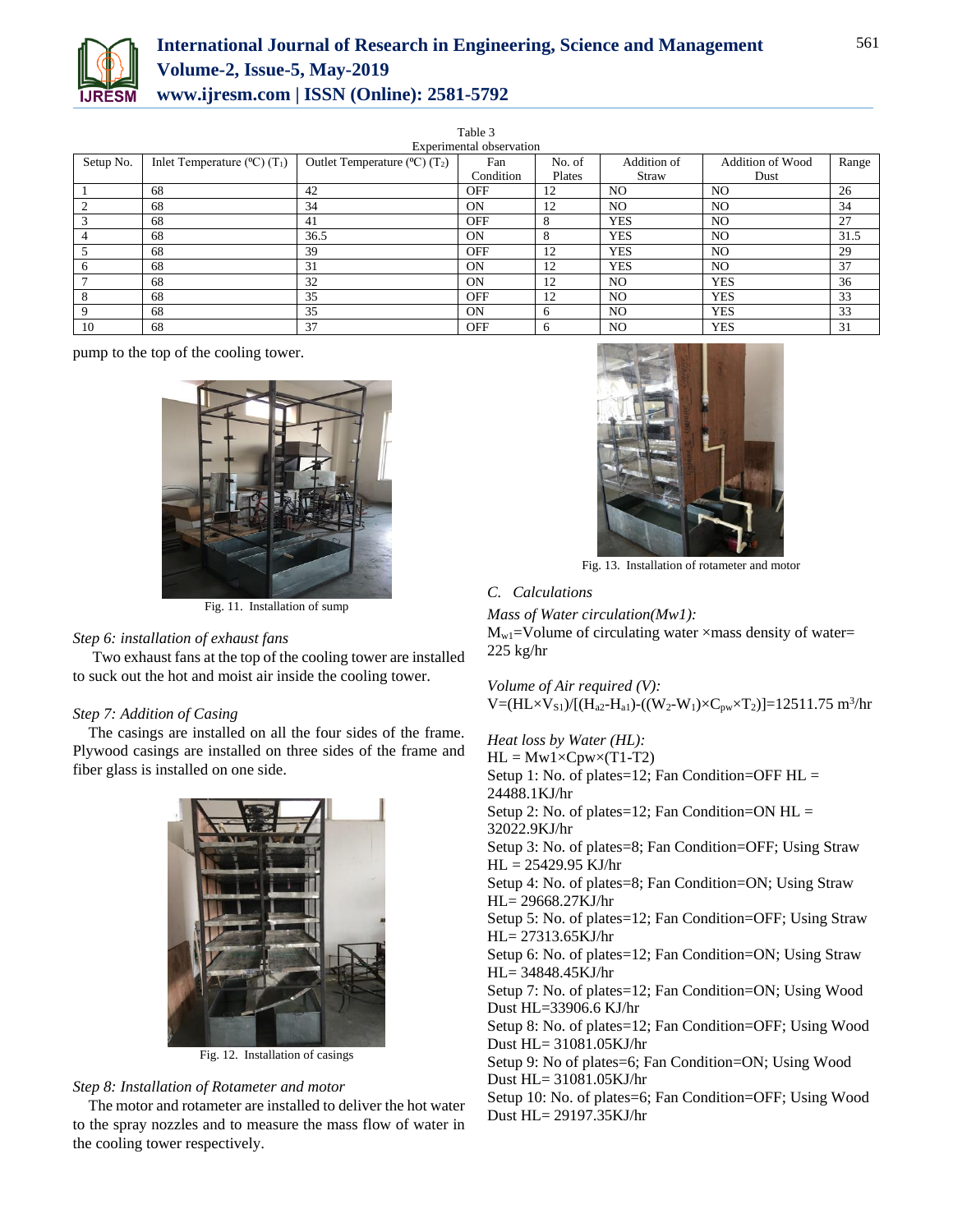

*Mass of Air required(Mair):* Mair= V/Vs1= 14719.7 kg/hr

*Heat Gain by Air (HG):*  $HG = (V/V_{s1}) \times [(H_{a2}-H_{a1}) - {(W_2-W_1) \times C_{pw} \times T_2}]$ Setup 1: No. of plates=12; Fan Condition=OFF  $HG =$ 334725.978KJ/hr Setup 2: No. of plates=12; Fan Condition=ON HG=338258.706KJ/hr Setup 3: No. of plates=8; Fan Condition=OFF; Using Straw HG = 335167.569 KJ/hr Setup 4: No. of plates=8; Fan Condition=ON; Using Straw HG=337154.728KJ/hr Setup 5: No. of plates=12; Fan Condition=OFF; Using Straw HG= 336050.751KJ/hr Setup 6: No. of plates=12; Fan Condition=ON; Using Straw HG= 339583.479KJ/hr Setup 7: No. of plates=12; Fan Condition=ON; Using Wood Dust HG= 339141.888KJ/hr Setup 8: No. of plates=12; Fan Condition=OFF; Using Wood Dust HG= 337817.115KJ/hr Setup 9: No of plates=6; Fan Condition=ON; Using Wood Dust HG= 337817.115KJ/hr Setup 10: No. of plates=6; Fan Condition=OFF; Using Wood Dust HG= 336933.933KJ/hr

# *Losses:*

*Evaporation loss(ELOSS):*

 $E_{LOS} = 0.00085 \times M_{w1} \times (T_1 - T_2)$ 

Setup 1: No. of plates=12; Fan Condition=OFF E<sub>LOSS</sub>= 4.94 kg/hr

Setup 2: No. of plates=12; Fan Condition=ON  $E_{LOS} = 6.46$ kg/hr

Setup 3: No. of plates=8; Fan Condition=OFF; Using Straw  $E<sub>Loss</sub> = 5.13 kg/hr$ 

Setup 4: No. of plates=8; Fan Condition=ON; Using Straw  $E<sub>Loss</sub> = 5.98$  kg/hr

- Setup 5: No. of plates=12; Fan Condition=OFF; Using Straw  $E_{\text{LOSS}}$ = 5.13 kg/hr
- Setup 6: No. of plates=12; Fan Condition=ON; Using Straw  $E<sub>Loss</sub> = 4.94$  kg/hr

Setup 7: No. of plates=12; Fan Condition=ON; Using Wood Dust  $E_{\text{LOS}}= 6.84 \text{ kg/hr}$ 

Setup 8: No. of plates=12; Fan Condition=OFF; Using Wood Dust ELOSS= 6.27 kg/hr

Setup 9: No of plates=6; Fan Condition=ON; Using Wood Dust ELOSS= 6.27 kg/hr

Setup 10: No. of plates=6; Fan Condition=OFF; Using Wood Dust ELOSS= 5.89 kg/hr

*Windage Loss(WLOSS):*  $W_{LOS} = 0.005 \times M_{w1} = 1.125$  kg/hr

*Drift Loss(DLOSS):*  $D_{\text{LOSS}} = (0.20 \times M_{\text{w1}})/100 = 0.45 \text{ kg/hr}$  *Efficiency:*

Efficiency =  $[(CTR\text{-}Losses)/(CTR\text{-}CTA)] \times 100\%$ Setup 1: No. of plates=12; Fan Condition=OFF Efficiency=44.28% Setup 2: No. of plates=12; Fan Condition=ON Efficiency=59.01% Setup 3: No. of plates=8; Fan Condition=OFF; Using Straw Efficiency=46.13% Setup 4: No. of plates=8; Fan Condition=ON; Using Straw Efficiency= 54.4% Setup 5: No. of plates=12; Fan Condition=OFF; Using Straw Efficiency=50.67% Setup 6: No. of plates=12; Fan Condition=ON; Using Straw Efficiency=69.28% Setup 7: No. of plates=12; Fan Condition=ON; Using Wood Dust Efficiency=62.69% Setup 8: No. of plates=12; Fan Condition=OFF; Using Wood Dust Efficiency=57.17% Setup 9: No of plates=6; Fan Condition=ON; Using Wood Dust Efficiency=57.17% Setup 10: No. of plates=6; Fan Condition=OFF; Using Wood Dust Efficiency=53.49%

# **5. Results and discussions**

In this study, we performed the experiment for ten different conditions or set ups. From these experiments, it is observed that the cooling tower efficiency is mainly dependent on three factors. These are as follows-

- Number of plates
- Exhaust fan ON/OFF
- Addition of filler material



It is observed that the cooling tower efficiency is directly proportional to the number of plates inside the cooling tower. If the number of plates are increased, efficiency also increases and vice versa. More number of plates means more contact surface and more time for the heat transfer to occur. thus increase in efficiency. Also efficiency increases if the exhaust fans are switched ON. This is because exhaust fans suck out the hot air from the cooling tower and helps in a better heat transfer between the hot water and fresh air. Efficiency increases if a